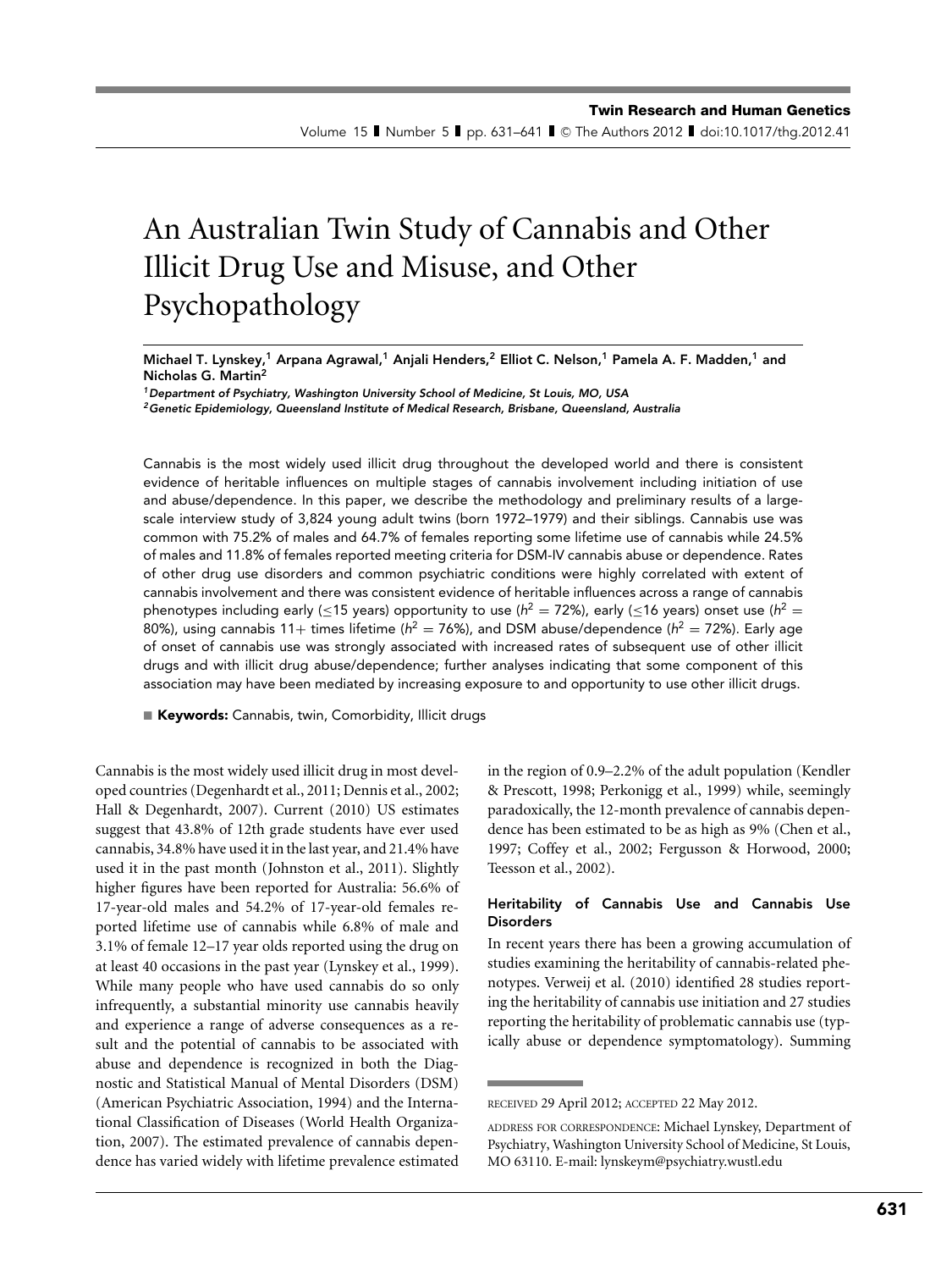results from these studies using meta-analytic techniques, they reported that for initiation of cannabis use, 48% of variance in liability in males and 40% of the variance in females could be attributed to additive genetic factors while the estimates for problematic cannabis use were 51% and 59%, respectively. Modest genetic influences on availability of cannabis have also been reported (Gillespie et al., 2007).

# **Comorbidity**

Cannabis use and cannabis use disorders are frequently comorbid with other aspects of substance use and psychiatric disorders (Kandel et al., 2001). Limited genetically informative research has suggested that a substantial comorbidity can be explained by common or shared genetic factors. For example, conduct disorder and other externalizing problems often co-aggregate with early cannabis use and cannabis use disorders (Deas & Brown, 2006; Meyers & Dick, 2010). Additionally, Shelton and colleagues (Shelton et al., 2007) found that genes influencing conduct problems during childhood were modestly but significantly correlated with subsequent liability to cannabis use and misuse. Similarly, Lynskey et al. (2004) reported a significant genetic correlation between cannabis use disorders and major depressive disorder (MDD), and suggested that previously documented associations between early onset cannabis use and MDD could be largely attributed to the influence of shared genetic risk factors.

# Gateway Effects

One of the most enduring controversies in drug research and policy concerns whether early cannabis use predisposes to the use of other drugs such as cocaine and heroin (Hall & Lynskey, 2005; Kandel, 2002; Kandel & Faust, 1975; Morral et al., 2002). Several researchers have reported strong associations between early cannabis use and subsequent use of other drugs, even after control for a wide range of potentially confounding covariates (Fergusson & Horwood, 2000; Fergusson et al., 2002; Kandel et al., 1992). However, these analyses may not have adequately controlled for important family background factors, including potential genetic influences, predisposing to both early cannabis use and later use of other illicit drugs. In an earlier study of this issue employing a discordant twin design we reported, contrary to expectations that, relative to their nonearly using cotwins, individuals who commenced cannabis use prior to age 17 had significantly elevated rates of illicit drug use and illicit drug dependence, suggesting that the observed associations between early onset cannabis use and later illicit drug use cannot be solely attributed to genetic and shared environmental liabilities (Lynskey et al., 2003). Further, in a replication of this study employing sample of Dutch twins discordant for early onset use, we again found elevated rates of subsequent illicit drug use in individuals who reported early onset cannabis use, relative to their nonearly using co-twin (Lynskey et al., 2006) indicating that the relative

tolerance toward marijuana use in the Netherlands did not modify the links between cannabis and other illicit drug use.

In 2005, we received a 5-year independent investigator grant (R01) from National Institute on Drug Abuse (DA18267), the principal aims of which were to examine the links between age of onset of cannabis use and risks for the subsequent development of other drug use and abuse/dependence. A key goal of the current study was to collect extensive data on patterns of early onset cannabis use and subsequent use and abuse/dependence on other illicit drugs to provide a rigorous test of the gateway hypothesis within a genetically informative research design.

# Current Aims

Against this general background, aims of this study were to conduct a new, large-scale epidemiological survey of a national sample of Australian twins, previously never interviewed, to collect detailed phenotypic information on patterns of cannabis use and cannabis-related symptomatology, associated use, abuse, and dependence on both licit and illicit drugs; psychiatric comorbidity including conduct disorder, MDD, social phobia, and panic disorder; child and family circumstances including opportunity to use drugs, exposure to interparental conflict, parenting practices, peer affiliations, and adult role transitions. Below we describe the methodology of this study and provide a series of results detailing:

- (a) The extent of cannabis involvement in this sample.
- (b) The comorbidity between cannabis involvement and psychiatric morbidity.
- (c) Associations between age of onset of cannabis use and subsequent risks of other illicit drug use and drug abuse/dependence (including tobacco and alcohol).
- (d) The heritability of selected cannabis-related phenotypes including: early opportunity to use cannabis, early onset cannabis use, lifetime use of cannabis on 11 or more occasions, and meeting criteria for a DSM diagnosis of cannabis abuse or dependence.

# Method

# Sample

At the time this study began (2005), the volunteer Australian Twin Registry (ATR) had enrolled a total of 4,131 twin pairs born 1972–1979. Attempts to recruit these individuals to participate in the current cannabis study were made using two-tiered process, as required by the ATR's ethics committee: first, the ATR contacted twins (by mail and subsequently by telephone) and asked if they were willing to have their name and contact details forwarded to the Queensland Institute of Medical Research (QIMR) for potential participation in an interview-based study of substance use and mental health. Contact details of those consenting to such were then forwarded to QIMR who made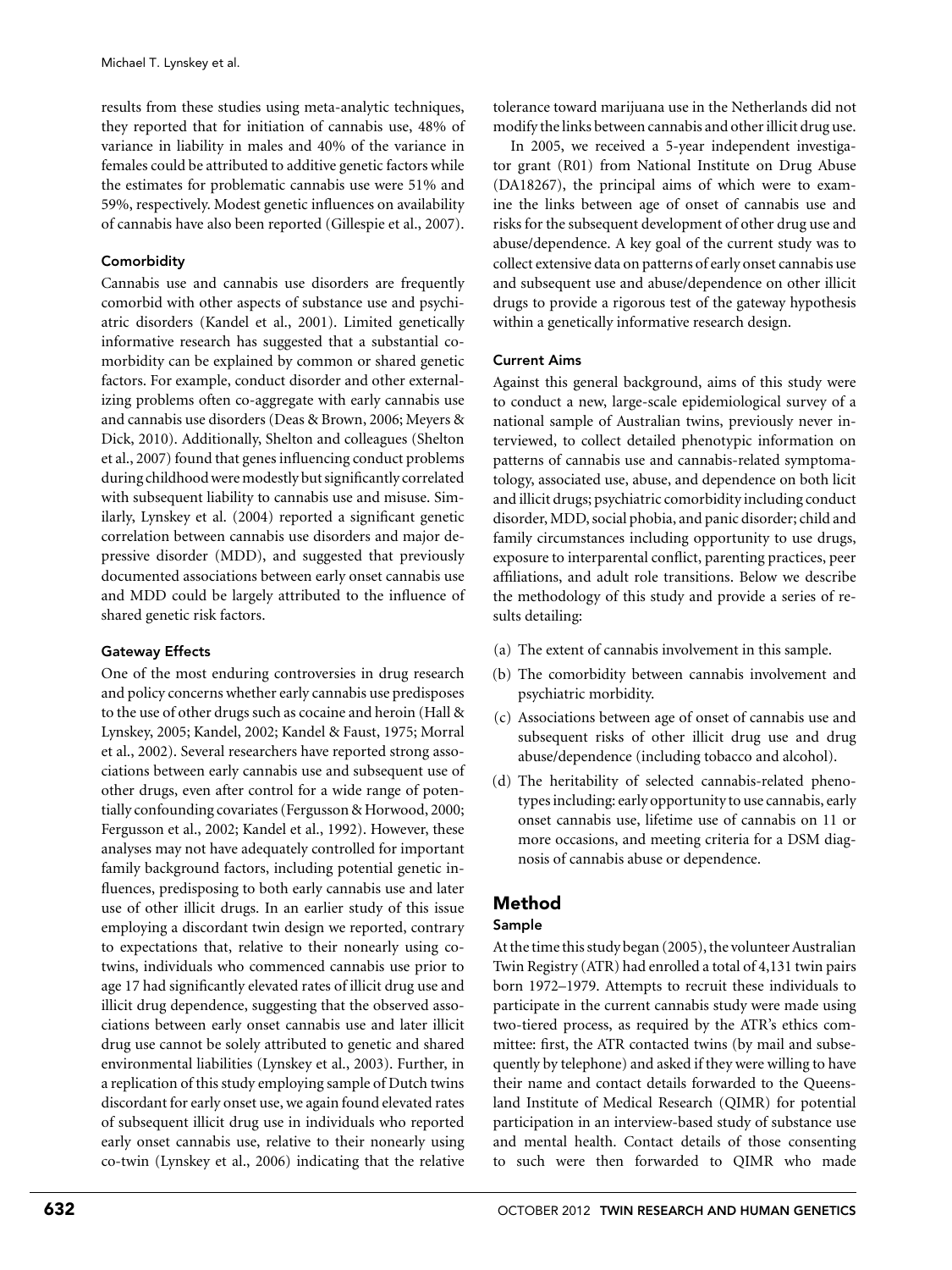|                                           |                  | N in study |       | Completed $IV +Q$ Completed IV (includes partials) | Completed Q |
|-------------------------------------------|------------------|------------|-------|----------------------------------------------------|-------------|
| Sex                                       | Males            | 2,020      | 1,224 | 1,389                                              | 1,257       |
|                                           | Females          | 2,958      | 2,330 | 2,435                                              | 2,368       |
|                                           | <b>Total Rs</b>  | 5,004      | 3,554 | 3,824                                              | 3,625       |
| Twins                                     | Male twins       | 1.418      | 1,047 | 1,180                                              | 1,074       |
|                                           | Female twins     | 2,368      | 2,083 | 2,168                                              | 2,112       |
|                                           | Total twins      | 3,786      | 3,130 | 3,348                                              | 3,186       |
| Siblings                                  | Male siblings    | 602        | 177   | 209                                                | 183         |
|                                           | Female siblings  | 590        | 247   | 267                                                | 256         |
|                                           | Total siblings   | $1,218^a$  | 424   | 476                                                | 439         |
| Pairs                                     | Pairs            | 1,525      | 1,116 | 1,233                                              | 1,151       |
|                                           | Both pairs       | 3,050      | 2,232 | 2,466                                              | 2,302       |
|                                           | One of pair only | <b>NA</b>  | 329   | 250                                                | 304         |
|                                           | Singleton        | 736        | 569   | 632                                                | 580         |
|                                           | Siblings         | 1,218      | 424   | 476                                                | 439         |
| <b>Total Respondents</b>                  |                  | 5,004      | 3,554 | 3,824                                              | 3,625       |
| Siblings with consent to be<br>approached |                  | 849        |       |                                                    |             |

|       | Distribution of Targeted Subjects and Those Completing the Interview and Questionnaire Phases of the |
|-------|------------------------------------------------------------------------------------------------------|
| Study |                                                                                                      |

Note: <sup>a</sup>Some numbers in sex breakdown do not sum to total as sex of some siblings is unknown.

separate attempts to (re)contact potential subjects, explain the purposes of the study to them, and enroll them in the study. Due to a lower than anticipated initial response from enrolled twins, efforts were made in the final phases of data collection to identify and recruit siblings of participating twins as there are well known increases in statistical power for genetically informative research design including three or more related individuals.

TABLE 1

The ATR approached 7,850 twins born between 1972 and 1979, of these 3,786 twins consented to participate, 1,971 declined and the reminder gave passive refusals (5 attempts/calls without reaching respondent) or did not respond. In addition, upon interview with the twins, 1,218 siblings were eligible for participation and 849 were recruited of which 424 siblings completed both the interview and questionnaire. Siblings were recruited by QIMR staff and at least 10–15 attemptsweremade to contact siblings before classifying them as passive refusals. Respondents were also contacted weekly, over a period of 3 months, regarding the questionnaire. On completion of both the interview and questionnaire, all respondents received a \$50 gift card. Table 1 provides the distribution of twins and siblings, by sex and paired status, who participated in the interview and questionnaire components of the project.

The final sample comprised 3,824 participants from a target sample of 5,004 individuals who provided with consent for QIMR to approach them and included: 3,348 twin individuals, including: (a) 976 monozygotic female (MZF), with 398 pairs and 180 unpaired twins; (b) 490 monozygotic male (MZM), with 173 pairs and 144 unpaired twins; (c) 741 dizygotic female (DZF), with 305 pairs and 131 unpaired twins; (d) 373 dizygotic male (DZM), with 118 pairs and 137 unpaired twins; and (e) 746 dizygotic opposite sex (DZOS), with 231 pairs and 284 unpaired twins. There were 22 twins with undetermined zygosity and 476 nontwin siblings.

## Assessment Protocol

The assessment protocol was based on the semi-structured assessment of the genetics of alcoholism (Australian version; SSAGA-OZ) and administered using a computeradministered telephone interview (Bucholz et al., 1994; Heath et al., 1997) used in a previous '1989' cohort of Australian twins born between 1964 and 1971 (Knopik et al., 2004). This instrument obtains full diagnostic criteria for cannabis and other illicit drug abuse and dependence. In addition, we assessed specific aspects of experience with cannabis and other illicit drugs, including exposure opportunity, initial subjective reactions to cannabis and components of cannabis withdrawal, and full DSM-IV diagnostic criteria for a number of other diagnoses (MDD, childhood conduct disorder, alcohol and nicotine dependence, panic disorder). The SSAGA, from which this interview assessment was derived, has been shown to have good reliability and validity as a measure of standardized DSM-IV diagnostic criteria for a range of conditions including alcohol abuse and dependence, nicotine dependence, MDD, and antisocial personality disorder (Bucholz et al., 1994).

In addition, respondents were requested to complete a brief questionnaire which included questions on physical health, personality, and other measures. These items were assessed using a questionnaire rather than during the interview to reduce the length of the interview. Respondents were offered two methods for completing the questionnaire survey: either by completing a 'paper and pen' survey and returning it to QIMR via post or by completing the survey over the Internet (after logging on with a unique ID and password, supplied by QIMR). Response rates for the questionnaire were excellent: 93% of those interviewed also completed the questionnaire, with 75% of those opting to complete the Internet version of the questionnaire.

The assessment protocol is summarized in Table 2 and key features are highlighted below.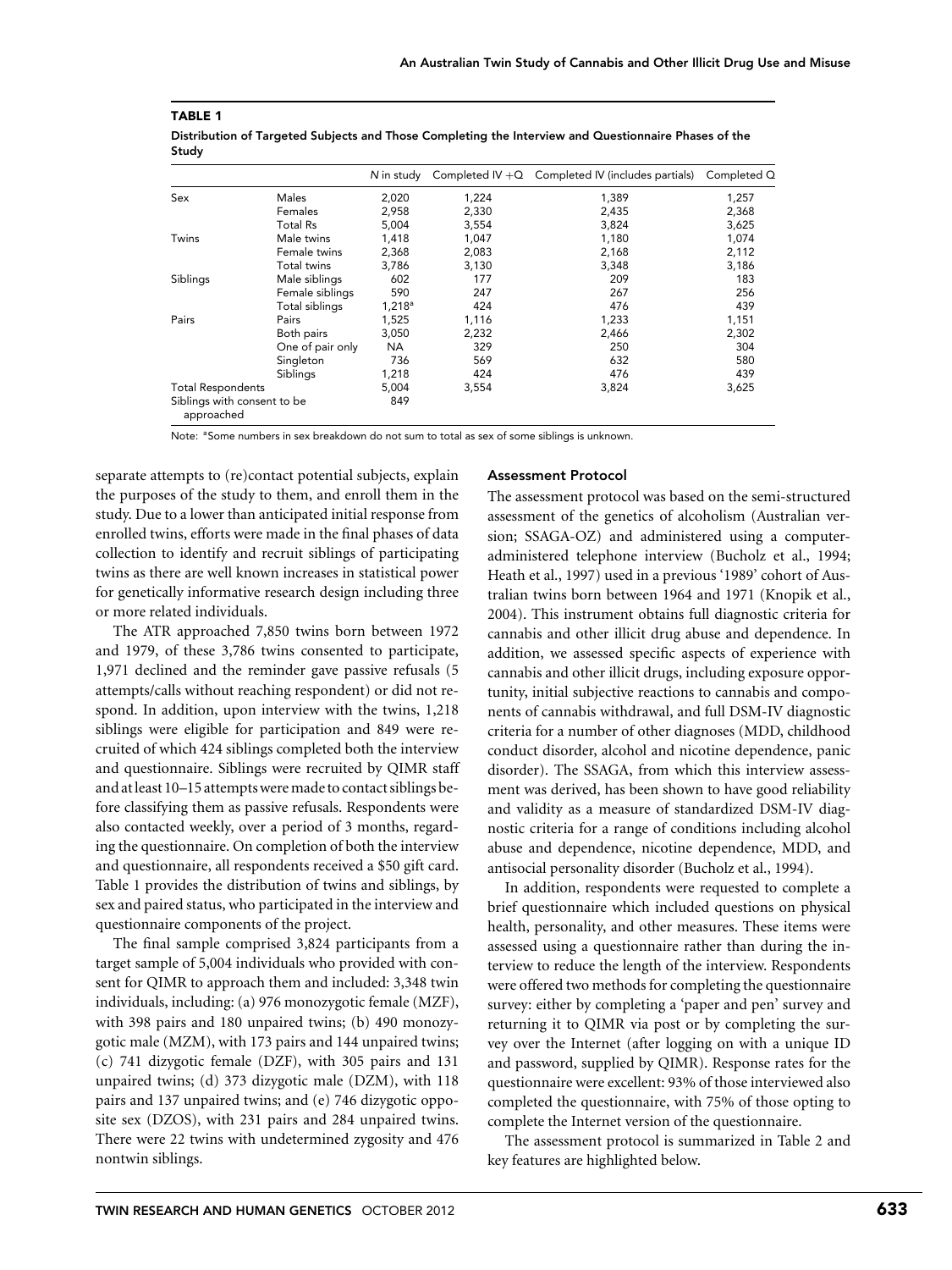| TABLE 2                                                                                                                                                                                                                                                                                                                                                                                                                                                                                                       |                                                                                                                                                                                                                                                                                                                                                                                                                                                                                                                       |
|---------------------------------------------------------------------------------------------------------------------------------------------------------------------------------------------------------------------------------------------------------------------------------------------------------------------------------------------------------------------------------------------------------------------------------------------------------------------------------------------------------------|-----------------------------------------------------------------------------------------------------------------------------------------------------------------------------------------------------------------------------------------------------------------------------------------------------------------------------------------------------------------------------------------------------------------------------------------------------------------------------------------------------------------------|
| Summary of Domains Assessed                                                                                                                                                                                                                                                                                                                                                                                                                                                                                   |                                                                                                                                                                                                                                                                                                                                                                                                                                                                                                                       |
| Cannabis use<br>Age of first use opportunity<br>Age at initiation of cannabis use<br>Initial reactions to cannabis use<br>Weekly use<br>Daily use<br>Cannabis use disorders<br>Abuse (Including age at onset)<br>Dependence (DSM-IV, including<br>withdrawal)<br>Other illicit drug use<br>Age of first use opportunity<br>Lifetime use<br>Age of onset<br>Frequency of use (when used most)<br>Abuse<br>Dependence<br>Tobacco use<br>Initiation of smoking                                                   | Behavioral inhibition<br>Major depression<br>Suicidal ideation<br>Suicide attempt<br>Neuroticism (NEO)<br>Social phobia (DSM)<br>Panic disorder (DSM)<br>Agoraphobia (DSM)<br>Deliberate (nonsuicidal) self<br>harm<br><b>Behavioral undercontrol</b><br>Childhood conduct disorder<br>Antisocial personality disorder<br>Childhood hyperactivity<br>Childhood inattention<br>Extraversion (NEO)<br>Novelty seeking (TPQ)<br>Sociodemographic<br>Household income                                                     |
| First reactions to tobacco<br>Transition to weekly smoking (age)<br>Transition to daily smoking (age)<br>Current frequency of smoking<br>Current cigarettes/day when<br>smoked<br>Maximum cigarettes in single day<br>Tobacco dependence (DSM-IV)<br>Alcohol use<br>Initiation of alcohol use<br>First reactions to alcohol<br>Frequency of alcohol use<br>Amounts consumed (current and<br>maximum)<br>Alcohol abuse/harmful use<br>(DSM-IV)<br>Alcohol dependence (DSM-IV)<br>Parental alcohol use/problems | Parental educational levels<br>Parental marital status & history<br>Family structure & rearing history<br>Ethnicity<br>Religious affiliation &<br>involvement<br>Academic achievement<br>School grades<br>Educational history/status<br>Family 'environment' variables<br>Perceived parental conflict<br>Perceived parent-child conflict<br>Perceived sibling smoking, alcohol,<br>illicit drug<br>Parent-child relations - parental<br>involvement<br>Parental coldness, overprotection<br>Parental major depression |
| Proximal risk factors<br>Peer behaviors<br>Perceived peer Smoking<br>Perceived best friend's smoking<br>Perceived peer alcohol use<br>Perceived best friend's alcohol use<br>Perceived peer delinquent<br>behavior<br>Perceived peer illicit drug use<br>Perceived co-workers tobacco,<br>alcohol, and illicit drug use                                                                                                                                                                                       | Parental alcohol dependence<br>Parental discipline<br>Risk modifiers<br>Parent-child relations - parental<br>control                                                                                                                                                                                                                                                                                                                                                                                                  |

## DSM-IV Cannabis Abuse

The reliability and validity of DSM cannabis abuse diagnoses derived from the SSAGA are comparable to estimates of the reliability of abuse diagnoses derived from other instruments. Thus, this unreliability likely reflects problems with the conceptualization of abuse diagnoses (Hasin & Paykin, 1999).

### DSM-IV Cannabis Dependence

Cannabis dependence was assessed using SSAGA, supplemented by detailed questions, based on those described by Budney et al. (Budney et al., 2004; Budney & Hughes, 2006), to assess potential symptoms of withdrawal. A lifetime diagnosis was obtained by endorsement of 3 of 7 (including withdrawal) criteria clustering within a single 12-month period. However, as the DSM-5 operationalization of withdrawal was unknown at the time of interview, for diagnosing dependence, withdrawal was coded as endorsement of 2 or more of 7 criteria or withdrawal relief.

## Other Substance use, Abuse, and Dependence

Comprehensive information on patterns of substance use and symptoms of DSM-IV abuse and dependence was assessed using the SSAGA and, for nicotine dependence, the CIDI.

(a) *Lifetime Tobacco Use and Nicotine Dependence*. The SSAGA-OZ includes the CIDI assessment of nicotine dependence. The test-retest reliability of the CIDI assessment of nicotine dependence has been estimated at 0.64 (World Health Organization, 1994). Items from the Heaviness of Smoking Index (Heatherton et al., 1989) were also included.

(b) *Lifetime Alcohol Use, Abuse, and Dependence*. The SSAGA-OZ, previously used in telephone interviews of older cohorts of Australian twins ascertained using identical procedures to those currently proposed, obtains an extensive lifetime history of the frequency of alcohol consumption and the experience of symptoms of alcohol abuse and dependence.

(c) *Lifetime Use, Abuse, and Dependence on Other Illicit Drugs*. DSM-IV criteria for these drug classes were also assessed using the SSAGA, which obtains full DSM-IV diagnostic criteria for abuse and dependence. SSAGA-based assessments of dependence on these substances have acceptable to good reliability and validity. Again, the reduced reliability and validity of SSAGA assessments of abuse on these substances is consistent with the estimated reliability and validity of other assessments of abuse on these substances and likely reflects limitations of the DSM operationalizations of abuse. Drug classes assessed included: (a) sedatives; (b) cocaine; (c) amphetamines and other stimulants; (d) opioids; (e) hallucinogens; (f) disassociates (phencyclidine, ketamine); (g) solvents; and (h) inhalants.

(d) *Lifetime Access and Availability of Cannabis and Other Illicit Drugs*. Exposure opportunity was assessed using procedures developed for earlier waves of the National Household Survey and discussed by Anthony and colleagues (Wagner & Anthony, 2002; Wilcox et al., 2002). Such questioning would precede questioning on drug use (including licit drugs) and would involve respondents reporting the age (if any) at which they first had access to each drug class (including cannabis, other illicit drugs, and the licit drugs tobacco and alcohol), irrespective of whether they used it at that occasion or not.

(e) *Lifetime Psychopathology*. The SSAGA was designed to collect comprehensive diagnostic information on lifetime patterns of psychiatric illness. For the current study, the SSAGA provided the basis of DSM-IV assessments of the following psychiatric disorders:

- (a) Childhood conduct disorder.
- (b) Adult antisocial personality disorder.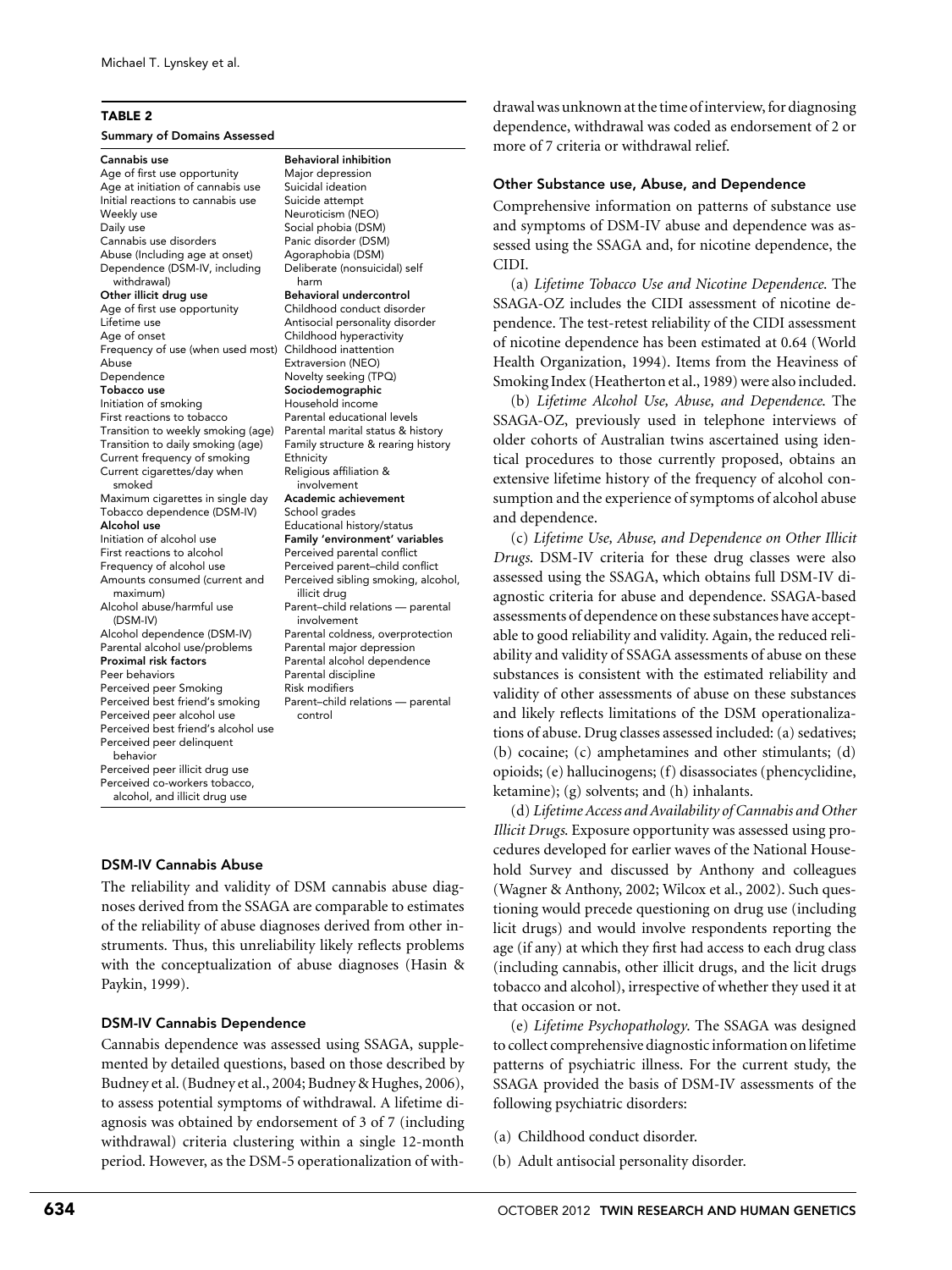## (c) MDD.

(d) Suicidal ideation and attempted suicide.

(f) *Childhood and Family Environment*. A range of measures of childhood and family environment were also assessed retrospectively including family history of substance use and psychiatric disorders, parent–child relationships, and parental discipline and current affiliations with delinquent or substance using peers.

(g) *Zygosity*. Twin pair zygosity was determined on the basis of responses to standard questionnaires about physical similarity and confusion of the twins by parents, teachers, and strangers: methods that have been found to give better than 95% agreement with results of genotyping. Information about shared early experiences (e.g., shared peers, being in the same classes at school) was also gathered to allow conservative adjustment for excess similarity of environmental experiences in monozygotic (MZ) compared to dizygotic (DZ) peers.

# Use of a Computer-Assisted Telephone Interview (CATI)

A feature of the current study was that it utilized a CATI. Compared to hard paper copy interviews, CATI-based assessment has a number of advantages including: (a) minimizing interviewer errors that may lead to subject recontacts or missing data; (b) improved querying of respondents about their symptom histories, through visual display to the interviewer; (c) rapid editorial review to respond to interviewer queries and provide interviewer feedback; (d) rapid consultation of the project clinician to resolve diagnostic questions: (e) ease of access to interviewer comments where these may help resolve diagnostic and other issues (whereas these are recorded in hardcopy interviews, they are rarely accessed, especially in international collaborations); (f) as a consequence of (e), greater ease of making data freely available to other investigators. The average length of the interview was 98 minutes.

#### Quality Control Steps

The CATI program contained numerous internal edits preventing incorrect or missing entries from recorded in the interview. Internal programming also ensured that interviewers automatically 'skipped' to the next appropriate question. Interviewers received substantial training and feedback on their performance and attended monthly project meetings. Each interview was audiotaped (subject to participant consent) and project editors reviewed one in every 15 interviews. Feedback on these reviews was provided to interviewers.

## Statistical Analyses

Descriptive statistics and chi-square tests of association were conducted in SAS (SAS Institute, 1999). Cox proportional hazards models were fitted to the data to examine the relationship between age at first cannabis use

## TABLE 3

Sociodemographic Characteristics of Full Sample ( $n = 3,824$ )

| Mean age                                    |                                    | 32.1<br>[27-40 years] |
|---------------------------------------------|------------------------------------|-----------------------|
| Female                                      |                                    | 63.6%                 |
| Married or de facto relationship            |                                    | 53.8%                 |
| Current religion                            | Catholic                           | 22.4                  |
|                                             | Anglican                           | 17.2                  |
|                                             | Other Christian                    | 18.2                  |
|                                             | No religion                        | 40.7                  |
| Both parents born in Australia              |                                    | 67.0                  |
| <b>Education</b>                            | 8-10 years                         | 6.5                   |
|                                             | High school graduate               | 18.0                  |
|                                             | Vocational or technical<br>college | 28.2                  |
|                                             | University education               | 27.5                  |
|                                             | Post graduate education            | 19.8                  |
| Occupational status                         | Employed fulltime                  | 60.8                  |
|                                             | Employed part-time                 | 22.1                  |
|                                             | Homemaker                          | 12.2                  |
|                                             | Unemployed                         | 1.8                   |
|                                             | Student                            | 2.4                   |
|                                             | Retired/disability                 | 0.8                   |
| Current gross personal income<br>(AUD\$ pa) | 0-24,999                           | 27.4                  |
|                                             | 25,000-49,999                      | 27.0                  |
|                                             | 50,000-74,999                      | 25.0                  |
|                                             | 75,000+                            | 20.6                  |

and age at opportunity to use cocaine in STATA (Stata Corp, 2003) using *stcox*. The Huber–White variance estimator that adjusts standard errors for familial clustering was implemented. Univariate twin analyses were conducted in Mx (Neale, 2004) using raw ordinal data and full-information maximum-likelihood (FIML) estimation which makes use of incomplete twin pairs. Variance was attributed to additive genetic (A), shared environmental (C), and unique/nonshared environmental (E, also including measurement error) factors, with no evidence, based on MZ–DZ correlations for nonadditive genetic (D) influences. Sex differences in prevalences or multiple response categories were modeled by allowing thresholds to differ between males and females. Even if these are the same between sexes, it does not necessarily follow that causes of variation in underlying liability will be the same in males and females and we also modeled this sex limitation by allowing the A, C, and E parameters to vary across sexes, including allowing for qualitative sex differences ( $R_g \neq 0.5$ ) in DZ opposite sex pairs.

# Results

(1) *Sample Characteristics*. Demographic characteristics of the final sample (including both twins and siblings) are displayed in Table 3. More women than men participated, which is typical of twin studies. The sample was predominantly young adult with a high degree of educational attainment with only 6.5% reporting less than a high school education and 47.3% reporting some university education. Nearly 83% of the sample was employed either full- or parttime at the time of interviews.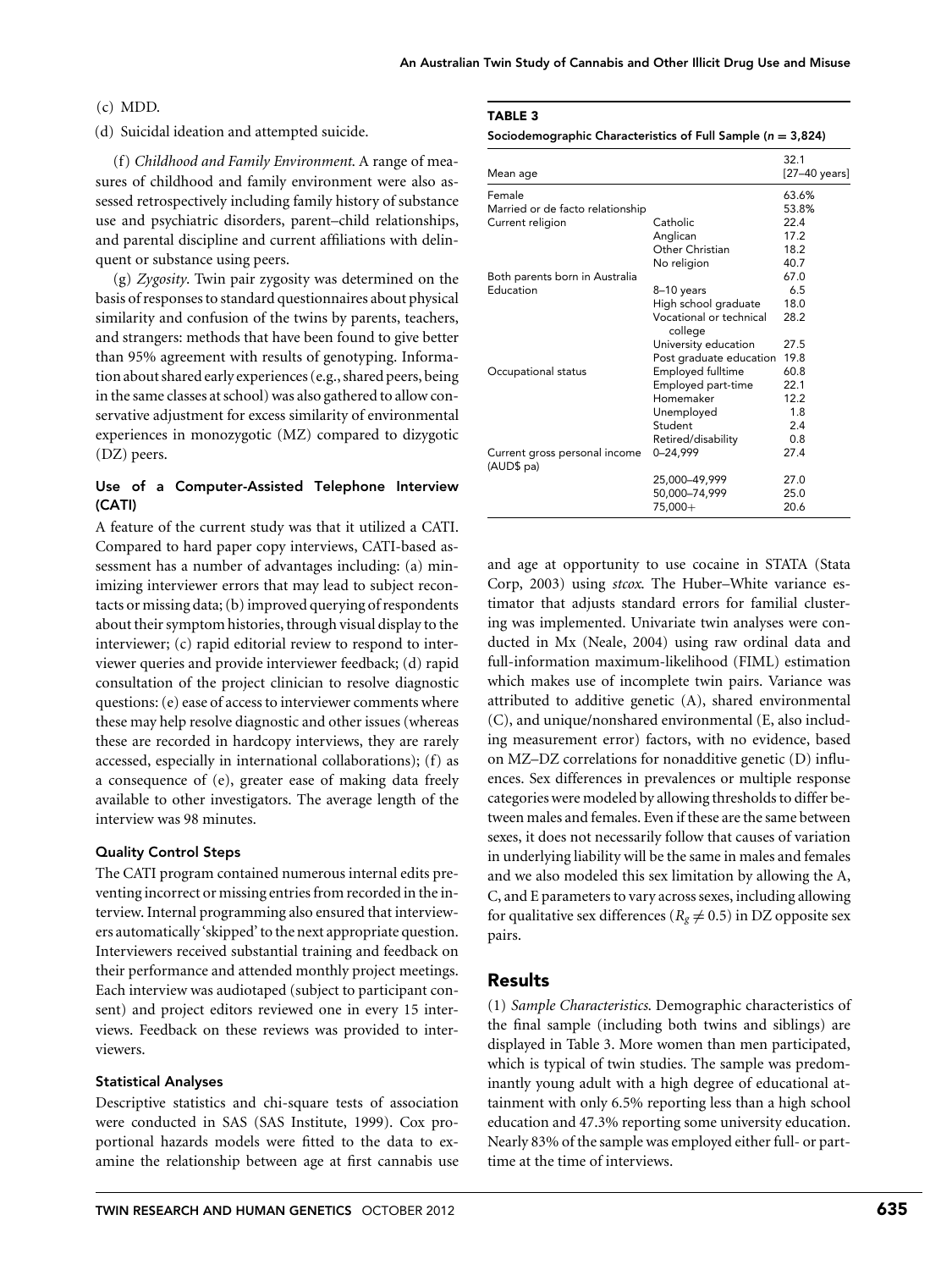## TABLE 4

Measures of Lifetime Cannabis use (%) and Symptomatology in Males and Females ( $n = 3824$ ) - Odds Ratios for Males Compared with Females are Given

|                                      | Males<br>$[n = 1,389]$ | Females<br>$[n = 2, 435]$ | Odds<br>ratio | 95% CI        |
|--------------------------------------|------------------------|---------------------------|---------------|---------------|
| Opportunity to use                   | 93.5                   | 86.2                      | 2.30          | $1.81 - 2.94$ |
| Lifetime use                         | 75.2                   | 64.7                      | 1.66          | $1.43 - 1.92$ |
| Used 100+ times                      | 23.0                   | 11.3                      | 2.33          | 1.95-2.78     |
| Used weekly                          | 29.1                   | 16.8                      | 2.03          | $1.74 - 2.38$ |
| Used daily                           | 14.5                   | 7.1                       | 2.23          | 1.79-2.76     |
| Cannabis abuse                       | 23.3                   | 10.6                      | 2.58          | $2.15 - 3.08$ |
| Any DSM-IV dependence<br>symptom     | 23.7                   | 12.7                      | 2.12          | $1.79 - 2.52$ |
| <b>DSM-IV Cannabis</b><br>dependence | 14.8                   | 6.8                       | 2.40          | 1.93-2.97     |
| Cannabis abuse/<br>dependence        | 24.5                   | 11.8                      | 2.44          | $2.05 - 2.90$ |

(2) *The Prevalence and Extent of Cannabis Involvement*. Note that, 75.2% of males and 64.7% of females reported lifetime use of cannabis. When stratifying by complete/incomplete twin pairs, cannabis use was elevated in female twins whose MZ co-twin or DZ opposite sex co-twin did not participate. While 59.8% and 64.0% of females from complete MZF and DZOS pairs reported lifetime cannabis use, respectively, 68.9% and 75.9% of singleton female twins from these zygosity groups reported lifetime cannabis use  $(p < .05)$ . This pattern is expected if the variable in question is affecting compliance rate; fortunately FIML corrects for this ascertainment bias to give good estimates for the full population (Neale & Cardon, 1992; Neale et al., 1994). No other differences across zygosity groups were noted. While many individuals reporting lifetime cannabis use had used the drug relatively infrequently, prolonged, frequent, and problematic cannabis use was also relatively common in this cohort: as shown in Table 4: 23.0% of men and 11.3% of women reported using cannabis at least 100 times, 14.5% of men and 7.1% of women reported using it daily during their period of heaviest use, 23.3% of men and 10.6% of women met DSM criteria for cannabis abuse, and 14.8% (males) and 6.8% (females) met lifetime criteria for cannabis dependence. Across all these measures there were significant sex differences with some suggestion that the magnitude of these differences increased with increasing severity of cannabis involvement: for example, males were 1.66 (95%  $CI = 1.43-1.92$ ) times more likely to report lifetime use but 2.44 (95% CI =  $1.05-3.90$ ) times more likely to meet criteria for cannabis abuse or dependence.

Of those reporting using cannabis at least 100 times, 48.5% met criteria for cannabis withdrawal as proposed by DSM-5 (i.e., experiencing 3 or more of 7 withdrawal symptoms) while 21.2% reported using withdrawal relief. Table 5 shows the prevalence of these withdrawal symptoms (considered to be endorsed if the respondent reported experiencing it some, quite a bit, or a great deal) which ranged from 47.4% for anger/aggression/irritability to 30.6% for decreased appetite. Craving during abstinence, which is not

## TABLE 5

Prevalence of Withdrawal Symptoms, as Proposed by DSM-5, in Those Reporting Use of Cannabis at Least 100 Times Across the Lifetime ( $n = 595$ )

| Withdrawal symptom                                             | Prevalence (%) |
|----------------------------------------------------------------|----------------|
| Anger, aggression, irritability                                | 47.4           |
| Nervousness, anxiety                                           | 33.4           |
| Sleep difficulties                                             | 45.2           |
| Decreased appetite                                             | 30.6           |
| Restlessness                                                   | 44.2           |
| Depressed mood                                                 | 41.2           |
| Physical symptoms (headaches, shakes, stomach pain,<br>sweats) | 32.8           |

part of the proposed DSM-5 revisions, was endorsed by 53.4%. Additionally, 37.3% endorsed experiencing nausea or strange dreams. Withdrawal correlated well with other DSM-IV abuse and dependence criteria ( $r = 0.66$ , Cronbach's alpha =  $0.81$ , total alpha =  $0.83$ ). In those who reported using cannabis at least 100 times, 60.4% of those meeting criteria for DSM-IV abuse or dependence also met criteria for DSM-5 proposed withdrawal.

(3) *Comorbidity Between Extent of Cannabis Involvement and Other Substance Use and Psychiatric Disorders*. Table 6 shows the associations between the extent of cannabis use, assessed using a three-level variable distinguishing nonusers from lifetime users who either did or did not meet criteria for a diagnosis of cannabis abuse or dependence. Several features of the results displayed in this table are noteworthy: (a) there were particularly strong associations between cannabis involvement and other measures of substance involvement including dependence on the licit drugs (tobacco, alcohol) and illicit drug abuse/dependence. Similarly, there were consistent albeit less strong associations between cannabis involvement and measures of both externalizing behaviors (including a history of childhood conduct disorder, attention defict hyperactivity disorder (ADHD), and problem gambling) and internalizing behaviors (MDD, suicidal behaviors, anxiety disorders). In all comparisons those who met criteria for cannabis abuse or dependence had the highest risks of these disorders and nonusers had the lowest levels while individuals who reported having used cannabis but who did meet criteria for cannabis abuse/dependence having rates of these outcomes that were intermediate between these extremes.

(4)*Age of Onset of Cannabis Use and Subsequent Cannabis and Other Illicit Drug Involvement*. A major focus of this project concerned the extent to which early onset cannabis use may be associated with escalation in drug use and the development of illicit drug abuse/dependence. To explore the utility of the current data for addressing these issues, we present here a series of analyses describing the age of onset of cannabis use and the links between early onset cannabis use and later risks of other illicit drug use and drug abuse/dependence. Onset of cannabis use typically occurred during the teenage years with 78% of lifetime cannabis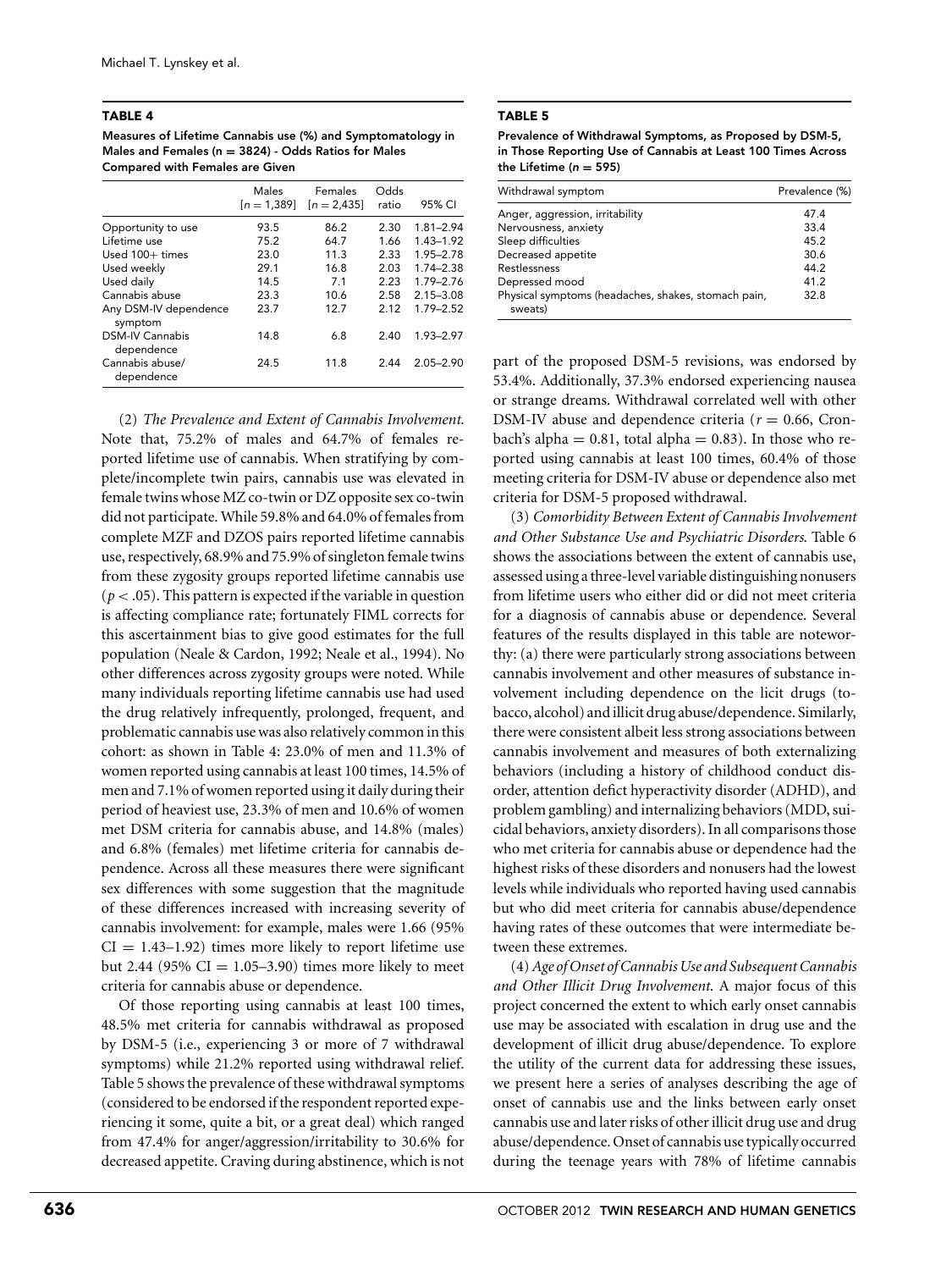| TABLE 6                                                                                                                |  |
|------------------------------------------------------------------------------------------------------------------------|--|
| Extent of Cannabis Involvement and Comorbidity with Substance Use and Other Psychiatric Disorders by Sex ( $n=3.824$ ) |  |

|                                     | Males [ $n = 1,389$ ] |      |                      |                      | Females $[n = 2,435]$ |      |                      |      |
|-------------------------------------|-----------------------|------|----------------------|----------------------|-----------------------|------|----------------------|------|
|                                     | No use                | Use  | Abuse/<br>dependence | Phi <sup>*</sup>     | No use                | Use  | Abuse/<br>dependence | Phi  |
| Nicotine dependence                 | 7.3                   | 22.3 | 59.7                 | 0.43                 | 5.9                   | 28.3 | 62.6                 | 0.40 |
| Alcohol dependence                  | 14.6                  | 35.4 | 53.8                 | 0.29                 | 6.2                   | 23.1 | 41.6                 | 0.29 |
| Other illicit drug abuse/dependence | 2.0                   | 5.8  | 41.2                 | 0.46                 | 0.6                   | 5.7  | 33.9                 | 0.39 |
| Conduct disorder                    | 5.0                   | 10.4 | 30.9                 | 0.28                 | 1.2                   | 4.3  | 22.7                 | 0.29 |
| <b>ADHD</b>                         | 7.8                   | 8.4  | 14.4                 | 0.09                 | 5.2                   | 5.9  | 15.7                 | 0.13 |
| Problematic gambling                | 10.6                  | 13.7 | 23.2                 | 0.13                 | 2.1                   | 4.8  | 10.8                 | 0.13 |
| <b>MDD</b>                          | 10.4                  | 14.6 | 27.7                 | 0.18                 | 23.1                  | 28.1 | 48.3                 | 0.17 |
| Suicidal ideation                   | 16.8                  | 23.1 | 42.9                 | 0.22                 | 20.6                  | 25.6 | 46.9                 | 0.18 |
| Suicide attempt                     | 1.7                   | 1.5  | 6.8                  | 0.14                 | 3.2                   | 5.0  | 13.6                 | 0.14 |
| Deliberate self-harm                | 3.1                   | 3.9  | 12.9                 | 0.17                 | 4.3                   | 7.9  | 17.8                 | 0.15 |
| Panic disorder                      | 2.2                   | 2.8  | 5.0                  | $0.06$ <sup>NS</sup> | 4.6                   | 5.7  | 12.2                 | 0.10 |
| Social phobia                       | 1.1                   | 1.7  | 3.5                  | 0.06 N               | 4.5                   | 4.7  | 9.4                  | 0.07 |

Note: <sup>∗</sup>Phi coefficient of association, where <sup>φ</sup> <sup>=</sup> <sup>√</sup>(χ2*/*n). For two binary measures (2 <sup>×</sup> 2 contingency table), it approximates a Pearson correlation and ranges between –1 and +1.



#### FIGURE 1

Age of onset of cannabis use and rates of illicit drug use and cannabis/other illicit drug abuse/dependence (other abuse/dependence includes cocaine, stimulants, & hallucinogens abuse/dependence) in 2,601 cannabis users.

users reporting initiating use before age 20. Again, there was evidence of very small sex differences with early onset of cannabis use being more common among males than among females: for example, 57.5% of male cannabis users reported initiating cannabis use before age 18, compared with 50.9% of females.

Figure 1 shows the associations between age of onset of cannabis use (measured as an ordinal variable) and measures of cannabis abuse/dependence, lifetime use of selected illicit drugs (cocaine, stimulants, hallucinogens), and abuse or dependence on these drug categories. This figure shows consistent — and approximately linear — associations between the age of onset of cannabis use and risks of these outcomes: individuals reporting onset of cannabis use before age 16 had rates of these outcomes that were substantially higher than rates among those initiating cannabis use after age 20. Rates of these outcomes were lowest among those reporting no lifetime use of cannabis.

(5) *Age of Onset of Cannabis Use and Access/Opportunity to Use Other Drugs*. One key hypothesis described in our initial grant (and based on previous work of Anthony and colleagues; Wagner & Anthony, 2002) was that the links between early onset cannabis use and later drug use may potentially be explained by use of cannabis being associated with increased availability and opportunity to use other drugs. To examine this, we conducted a series of survival analyses in which age of onset of opportunity to use cocaine was modeled as a function of age of onset of cannabis use, divided into the five categories described above: onset before age 16, onset at ages 16, 17, onset at ages 18, 19, onset at age 20 or older, and no lifetime cannabis use. These results are summarized graphically in Figure 2 and show a strong association between the age of onset of cannabis use and the age at which subjects reported first having the opportunity to use cocaine (whether or not they did, in fact use cocaine then  $-$  or indeed ever) (HR  $= 0.74, 95\%$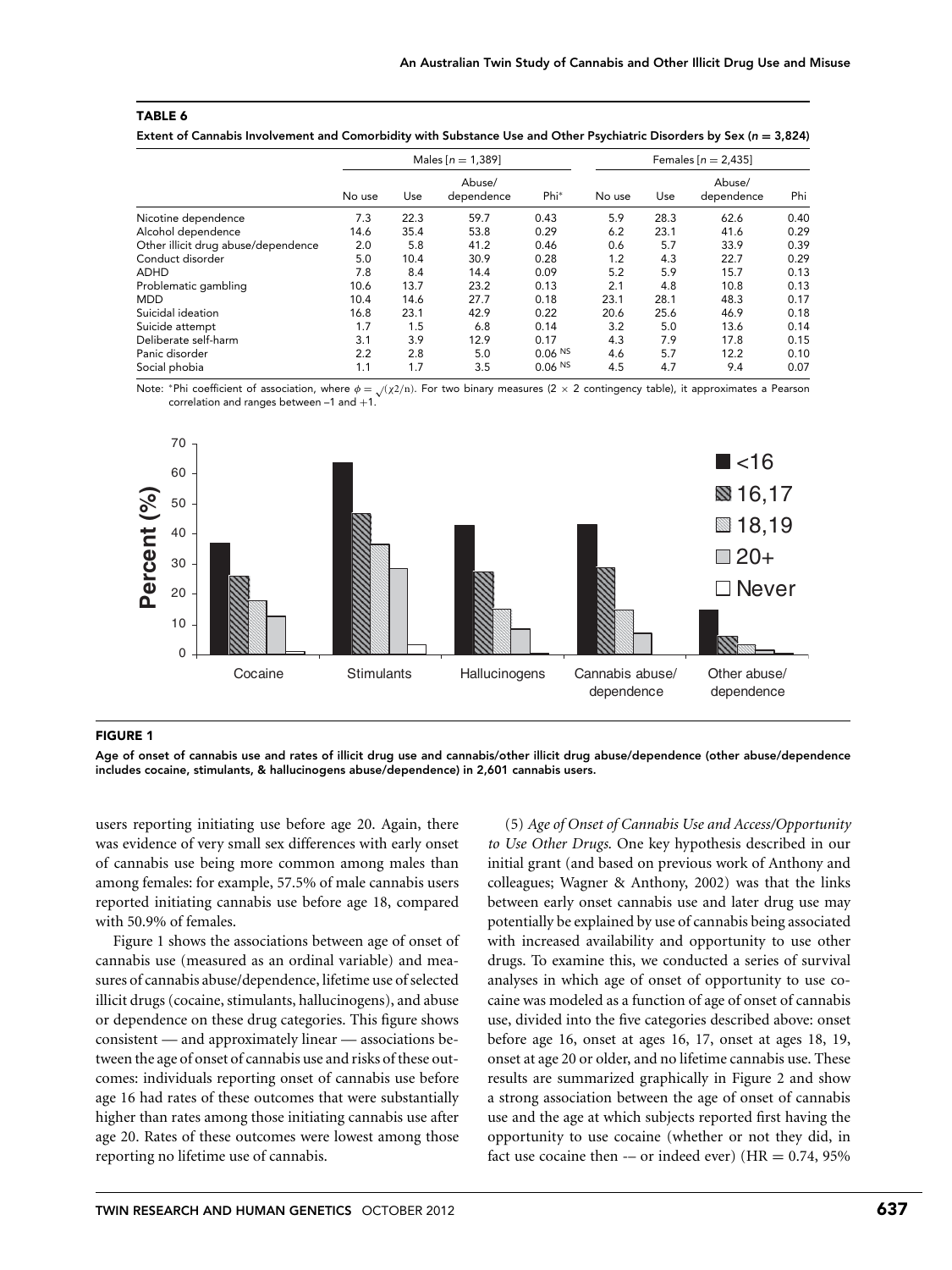

## FIGURE 2

Hazards of cocaine exposure opportunity as a function of varying age at first use (onset) of cannabis use in 2,601 cannabis users.

 $CI = 0.69-0.79$ . Thus, the earlier an individual used cannabis for the first time, the lower the age at which they first had the opportunity to use cocaine.

(6) *The Heritability of Cannabis-Related Phenotypes.* As an initial attempt to examine the extent to which cannabisrelated phenotypes are influenced by heritable factors a series of univariate genetic models were fitted to the data on: (a) early ( $\leq$ 15 years) opportunity to use cannabis; (b) early onset ( $\leq$ 16 years) use; (c) lifetime use of cannabis on 11 or more occasions, and (d) meeting DSM criteria for a lifetime diagnosis of cannabis abuse or dependence. For each of these phenotypes, the best-fitting model was one which assumed no sex differences in the magnitude of genetic or environmental effects and the results of these analyses are summarized in Table 7. It can be seen that there were substantial heritable influences on each of the cannabisrelated phenotypes with the magnitude of these influences ranging from 72% (for both early onset opportunity to use and DSM abuse/dependence) to 80% (for early onset use). The best-fitting model was an AE model and there was no significant evidence for shared environmental influences on any of these measures.

#### TABLE 7

Estimated Heritability of Selected Cannabis-Related Phenotypes

|                                             | А           | F           |
|---------------------------------------------|-------------|-------------|
| Early ( $\leq$ 15 years) opportunity to use | 72          | 28          |
|                                             | $(63 - 80)$ | $(20 - 38)$ |
| Early onset ( $\leq$ 16 years) use          | 80          | 20          |
|                                             | $(73 - 86)$ | $(14 - 27)$ |
| Used $11+$ times                            | 76          | 24          |
|                                             | $(68 - 82)$ | $(18 - 32)$ |
| DSM abuse or dependence                     | 72          | 28          |
|                                             | $(59 - 82)$ | $(18 - 41)$ |

## **Discussion**

In this paper, we have presented preliminary results from an interview study of 3,824 Australian-born twins and their nontwin siblings which included comprehensive assessments of cannabis-related phenotypes and related measures of substance use and psychiatric disorders. A striking finding from the current study was the high levels of cannabis involvement: some lifetime use of the drug was normative with 64.7% of females and 75.2% of males reporting ever having used the drug. These rates of use modestly exceeded rates from an independent cohort of Australian twins born between 1964 and 1971 (Lynskey et al., 2002) indicating increasing use of cannabis in Australia for cohorts born before 1990, consistent with prior findings from the Australian Household Survey (Degenhardt et al., 2000). While the majority of those reporting cannabis use had used the drug only infrequently, there were substantial minorities who reported frequent use or experiencing problems as a consequence of their cannabis use. Strikingly, 11.8% of females and 24.5% of males met criteria for DSM-IV cannabis abuse and/or dependence.

Again confirming the results of previous studies, there was a high degree of association or comorbidity between the extent of cannabis involvement and measures of other substance use and abuse/dependence and psychiatric illness. Individuals who met criteria for cannabis abuse or dependence had rates of these disorders that were 1.8–56.5 times higher than the corresponding rates among individuals who reported never using cannabis (see Table 5) while individuals who had used cannabis but did meet criteria for abuse or dependence having rates of these outcomes that were intermediate between these two groups. Multiple explanations have been advanced to explain the associations between cannabis use and other drug use/psychiatric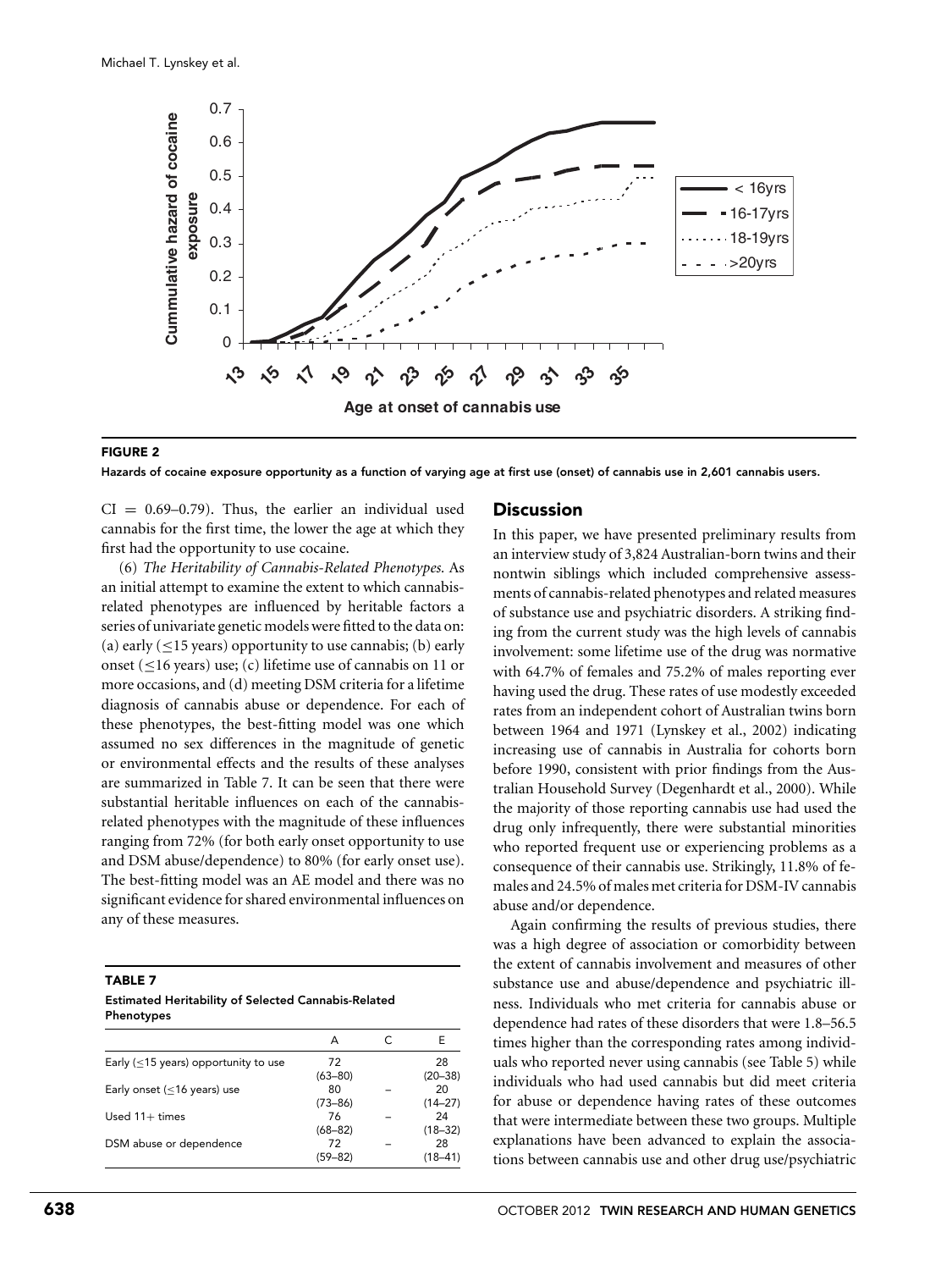morbidity including that cannabis use -– and particularly heavy or symptomatic use — predisposes individuals both to use other substances and to develop substance use disorders and other psychiatric disorders. Thus, for example, it has been proposed that early onset cannabis use may increase risks for the development of MDD among women (Patton et al., 2002), Alternatively, it has been suggested that drug use may develop as a result of attempts to self-medicate adverse emotional states (Khantzian, 1997). Finally, it has also been proposed that there may be no patterns of reciprocal causation between drug use and mental health but that their apparent comorbidity arises from the influence of shared and correlated risk factors that operate to increase risks of both drug use and of mental health problems. For example, our own research, based on an older cohort of Australian twins, suggests that the association between cannabis use and depression may be largely noncausal and arise from risk factors, particularly shared genetic predispositions that increase risks of both cannabis use and of developing major depression (Lynskey et al., 2004). While we have not examined mechanisms underlying the observed associations between cannabis use and other drug use/mental health in our current analyses, we hope to more fully exploit the advantages of twin data to more comprehensively address this question using the current data set.

The current analyses also demonstrated a strong inverse relationship between age of onset of cannabis use and risks of a range of drug-related outcomes including use of (other) illicit drugs and development of abuse or dependence on cannabis, other illicit drugs, and on the licit drugs tobacco and alcohol (Figure 1). For example, 36.8% of those who reported using cannabis before age 16 reported lifetime use of cocaine, compared with only 13.2% of those who commenced cannabis use after age 20 (and 1.1% of those who reported never using cannabis). Additionally, the association between age of onset of cannabis use and these outcomes was approximately linear with risks of these outcomes increasing steadily as age of onset of cannabis use declined. While such associations have commonly been reported in the literature, they remain controversial and, in particular, interpretation of these associations and of the mechanisms underlying them remains a topic of considerable debate. In addition to the advantages to studying this important question inherent in the twin design, the current study also contained several unique aspects of data collection that we hope will help elucidate these mechanisms. Preliminary analyses presented here, while not comprehensively addressing this, do suggest that more intensive analyses of the data collected here may offer valuable insights into the mechanisms underlying these associations. Specifically, our data highlight the important associations between age of onset of cannabis use and increasing opportunities for the use of other illicit drugs. In future studies based on these data, we hope to explore the extent to which the well known associations between declining age of onset of cannabis use and increasing rates of other illicit drug use and drug abuse/dependence can be explained by a combination of factors including opportunity and access to other drugs as well as peer and related factors. Resolution of this issue has important implications for policy and prevention of substance-related problems.

Finally, the importance of studying such policy relevant questions within the context of genetically informative research designs was highlighted by our findings of considerable heritable influences across a range of cannabis-related phenotypes including those, such as opportunity to use cannabis, that have been traditionally perceived as environmental constructs. Nonetheless, our analyses revealed moderate heritable influences on both early age of first opportunity to use cannabis use (72%) and, importantly, on early onset cannabis use itself (80%). In parallel analyses, we also found evidence for moderate to high heritability of a measure of cannabis abuse or dependence. While there were differences between the current study and previous studies of cannabis abuse/dependence (e.g., cohort differences between samples, the inclusion of a comprehensive assessment of withdrawal within the definition of dependence), the parallels between our findings and those of previous studies are striking and there is now a convergence of evidence to suggest that between 51% and 58% of liability to develop cannabis dependence within Western societies where cannabis is commonly available can be attributed to heritable influences (Verweij et al., 2010). It therefore remains feasible that some component both of the association between age of onset of cannabis use and the subsequent use and misuse of other illicit drugs and of the comorbidity between cannabis dependence and other psychiatric conditions (including drug dependence) may be due to a shared genetic liability between cannabis use/dependence and these other phenotypes. In subsequent studies based on these data, we hope to able to help elucidate such issues.

# Acknowledgements

This research was funded by National Institute on Drug Abuse (NIDA) grant: DA18267 (ML) and facilitated through access to the Australian Twin Registry, a national resource supported by an Enabling Grant (ID 628911) from the National Health & Medical Research Council. We thank Dixie Statham, Richard Parker, Soad Hancock, Judith Moir, Sally Rodda, Pieta-Maree Shertock, Heather Park, Jill Wood, Pam Barton, Fran Husband, and Adele Somerville, who worked on this project and the twins and their siblings for participating.

# References

American Psychiatric Association. (1994). *Diagnostic and statistical manual of mental disorders.* (4<sup>th</sup> ed., Revised). Washington DC: American Psychiatric Association.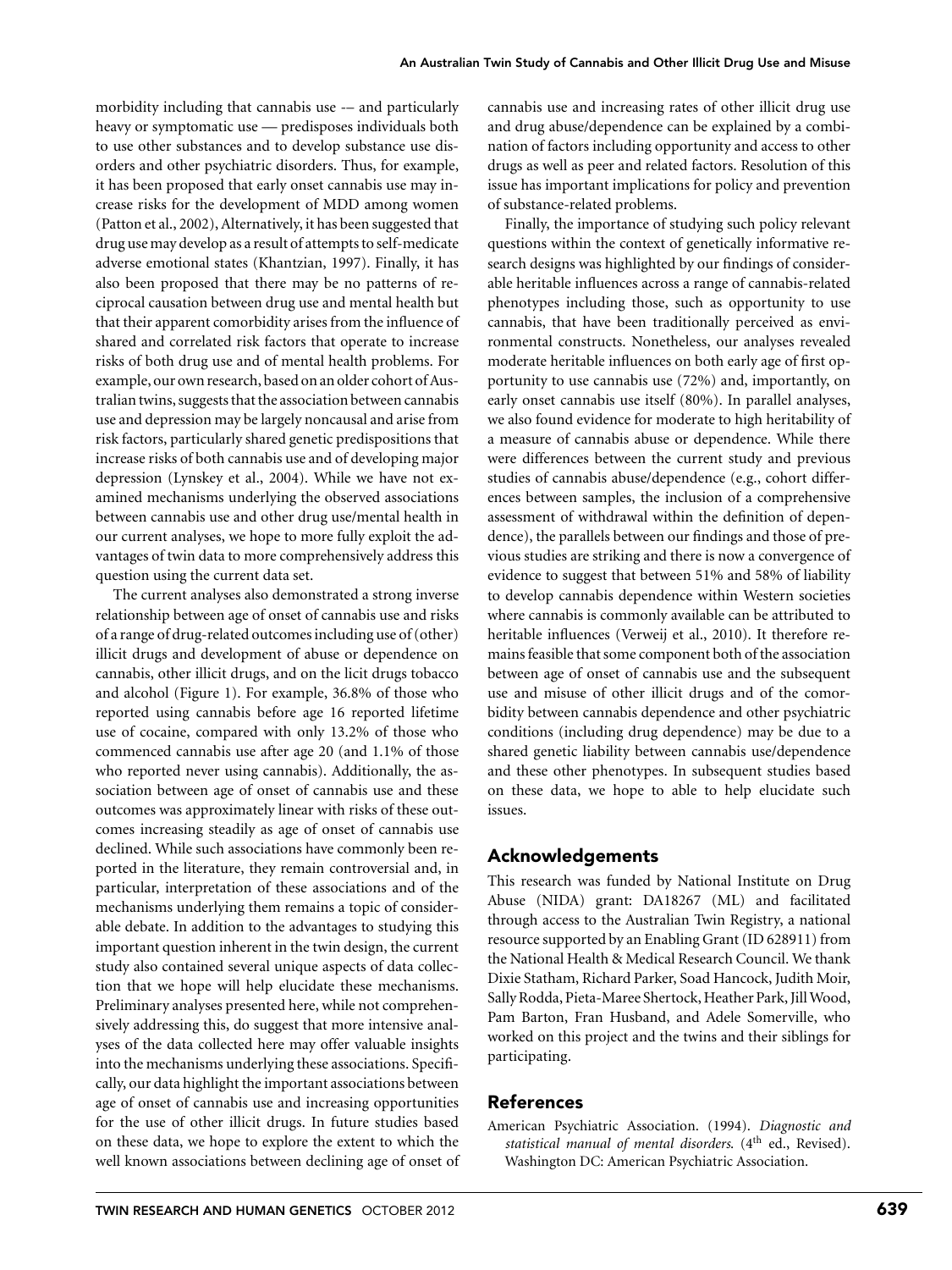- Bucholz, K. K., Cadoret, R. J., Cloninger, R. C., Dinwiddie, S. H., Hesselbrock, V., Nurnberger, J. I., Reich, T., Schmidt, I., & Schuckit, M. A. (1994). A new, semi-structured psychiatric interview for use in genetic linkage studies. *Journal for the Studies on Alcohol*, *55*, 149–158.
- Budney, A. J., & Hughes, J. R. (2006). The cannabis withdrawal syndrome. *Current Opinion in Psychiatry*, *19*, 233–238.
- Budney, A. J., Hughes, J. R., Moore, B. A., & Vandrey, R. (2004). Review of the validity and significance of cannabis withdrawal syndrome. *American Journal of Psychiatry*, *161*, 1967–1977.
- Chen, K., Kandel, D. B., & Davies, M. (1997). Relationships between frequency and quantity of marijuana use and last year proxy dependence among adolescents and adults in the United States. *Drug and Alcohol Dependence*, *46*, 53–67.
- Coffey, C., Carlin, J. B., Degenhardt, L., Lynskey, M., Sanci, L., & Patton, G. C. (2002). Cannabis dependence in young adults: An Australian population study. *Addiction*, *97*, 187– 194.
- Deas, D., & Brown, E. S. (2006). Adolescent substance abuse and psychiatric comorbidities.*Journal of Clinical Psychiatry*, *67*, e02.
- Degenhardt, L., Bucello, C., Calabria, B., Nelson, P., Roberts, A., Hall, W., Lynskey, M., Wiessing, L., GBD illicit drug use writing group, Mora, M. E., Clark, N., Thomas, J., Briegleb, C., & McLaren, J. (2011). What data are available on the extent of illicit drug use and dependence globally? Results of four systematic reviews. *Drug and Alcohol Dependence*, *117*, 85–101.
- Degenhardt, L., Lynskey, M., & Hall, W. (2000). Cohort trends in the age of initiation of drug use in Australia. *Australia and New Zealand Journal of Public Health*, *24*, 421–426.
- Dennis, M., Babor, T. F., Roebuck, M. C., & Donaldson, J. (2002). Changing the focus: The case for recognizing and treating cannabis use disorders. *Addiction*, *97*(Suppl 1), 4– 15.
- Fergusson, D. M., & Horwood, L. J. (2000). Does cannabis use encourage other forms of illicit drug use? *Addiction*, *95*, 505–520.
- Fergusson, D. M., Horwood, L. J., & Swain-Campbell, N. (2002). Cannabis use and psychosocial adjustment in adolescence and young adulthood. *Addiction*, *97*, 1123–1135.
- Gillespie, N. A., Kendler, K. S., Prescott, C. A., Aggen, S. H., Gardner, C. O., Jr., Jacobson, K., & Neale, M. C. (2007). Longitudinal modeling of genetic and environmental influences on self-reported availability of psychoactive substances: Alcohol, cigarettes, marijuana, cocaine and stimulants. *Psychological Medicine*, *37*, 947–959.
- Hall, W., & Degenhardt, L. (2007). Prevalence and correlates of cannabis use in developed and developing countries. *Current Opinion in Psychiatry*, *20*, 393–397.
- Hall, W., & Lynskey, M. (2005). Is cannabis a gateway drug: Testing hypotheses about the relationship between cannabis use and use of other illicit drugs. *Drug and Alcohol Review*, *24*, 39–48.
- Hasin, D., & Paykin, A. (1999). Alcohol dependence and abuse diagnoses: Concurrent validity in a nationally representa-

tive sample. *Alcohol: Clinical and Experimental Research*, *23*, 144–150.

- Heath, A. C., Bucholz, K. K., Madden, P. A., Dinwiddie, S. H., Slutske, W. S., Bierut, L. J., Statham, D. J., Dunne, M. P., Whitfield, J. B., & Martin, N. G. (1997). Genetic and environmental contributions to alcohol dependence risk in a national twin sample: Consistency of findings in women and men. *Psychological Medicine*, *27*, 1381–1396.
- Heatherton, T. F., Kozlowski, L. T., Frecker, R. C., Rickert, W., & Robinson, J. (1989). Validity of the Fagerstrom test for nicotine dependence and of the Heaviness of Smoking Index among relatively light smokers. *British Journal of Addiction*, *84*, 791–799.
- Johnston, L. D., O'Malley, P., Bachman, J. G., & Schulenberg, J. (2011). *Marijuana use is rising; ecstasy use is beginning to rise; and alcohol use is declining among* U.S. teens. Accessed on 21<sup>st</sup> June, 2012. Retrieved from http://www.monitoringthefuture.org.
- Kandel, D. (2002). *Stages and pathways of drug involvement*. New York, NY: Cambridge University Press.
- Kandel, D., & Faust, R. (1975). Sequence and stages in patterns of adolescent drug use. *Archives of General Psychiatry*, *32*, 923–932.
- Kandel, D. B., Huang, F. Y., & Davies, M. (2001). Comorbidity between patterns of substance use dependence and psychiatric syndromes. *Drug and Alcohol Dependence*, *64*, 233–241.
- Kandel, D. B., Yamaguchi, K., & Chen, K. (1992). Stages of progression in drug involvement from adolescence to adulthood: Further evidence for the gateway theory. *Journal for the Studies on Alcohol*, *53*, 447–457.
- Kendler, K. S., & Prescott, C. A. (1998). Cannabis use, abuse, and dependence in a population-based sample of female twins. *American Journl of Psychiatry*, *155*, 1016–1022.
- Khantzian, E. J. (1997). The self-medication hypothesis of substance use disorders: A reconsideration and recent applications. *Harvard Review of Psychiatry*, *4*, 231–244.
- Knopik, V. S., Heath, A. C., Madden, P. A., Bucholz, K. K., Slutske, W. S., Nelson, E. C., Statham, D., Whitfield, J. B., & Martin, N. G. (2004). Genetic effects on alcohol dependence risk: Re-evaluating the importance of psychiatric and other heritable risk factors. *Psychological Medicine*, *34*, 1519–1530.
- Lynskey, M. T., Glowinski, A. L., Todorov, A. A., Bucholz, K. K., Madden, P. A., Nelson, E. C., Statham, D. J., Martin, N. G., & Heath, A. C. (2004). Major depressive disorder, suicidal ideation, and suicide attempt in twins discordant for cannabis dependence and early-onset cannabis use.*Archives of General Psychiatry*, *61*, 1026–1032.
- Lynskey, M. T., Heath, A. C., Bucholz, K. K., Slutske, W. S., Madden, P. A., Nelson, E. C., Statham, D. J., & Martin, N. G. (2003). Escalation of drug use in early-onset cannabis users vs co-twin controls. *Journal of the American Medical Association*, *289*, 427–433.
- Lynskey, M. T., Heath, A. C., Nelson, E. C., Bucholz, K. K., Madden, P. A., Slutske, W. S., Statham, D. J., & Martin, N. G. (2002). Genetic and environmental contributions to